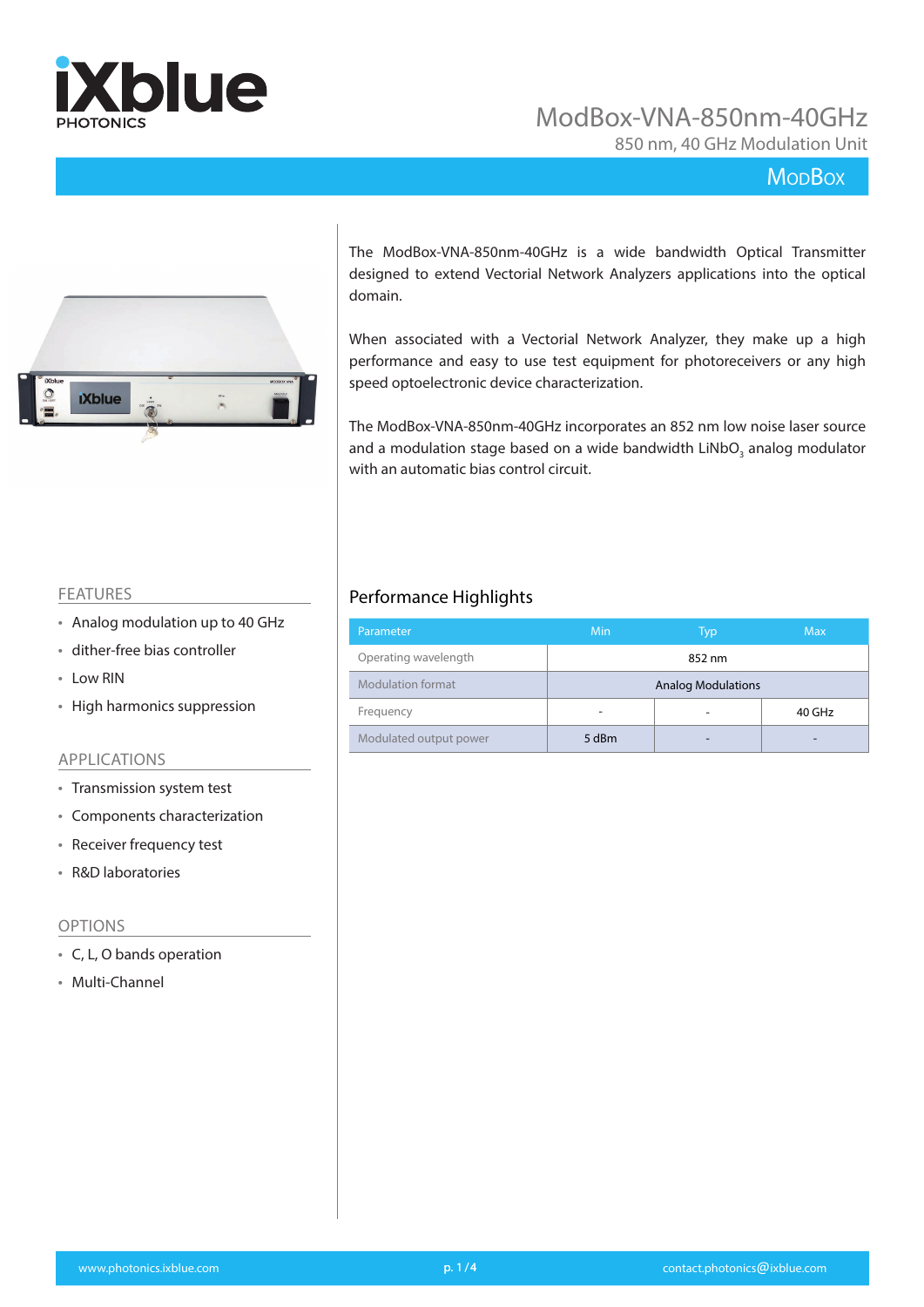

850 nm, 40 GHz Modulation Unit

## **MoDBox**

### Functional Block Diagram



### The ModBox-VNA-850m-40GHz features:

• A chirp-free X-cut LiNb0<sub>3</sub> (Lithium Niobate) Mach-Zehnder modulator for very high linearity and very wide electro-optical bandwidth.

• A modulator bias controller. The internal LiNbO<sub>3</sub> modulator is a X-cut device with very low drift. However an automatic bias control circuit is provided to lock the operating point of the modulator at the quadrature point whatever the environmental conditions. The bias control circuit is dither free and therefore does not add any spurious content to the small signal modulation generated by the VNA. It is pre-set for operation in quadrature, in the linear portion of the modulator transfer curve.

• An 852 nm low RIN laser. Wavelength and power are tunable through the front panel controls or the ModBox software interface.

The ModBox-VNA-850nm-40GHz is controlled from the front panel thanks to the Smart interface touch screen. The Smart manual interface allows for bias control circuit and laser current settings. It comes also with a simple GUI solution, Windows based and implemented through the Ethernet interface.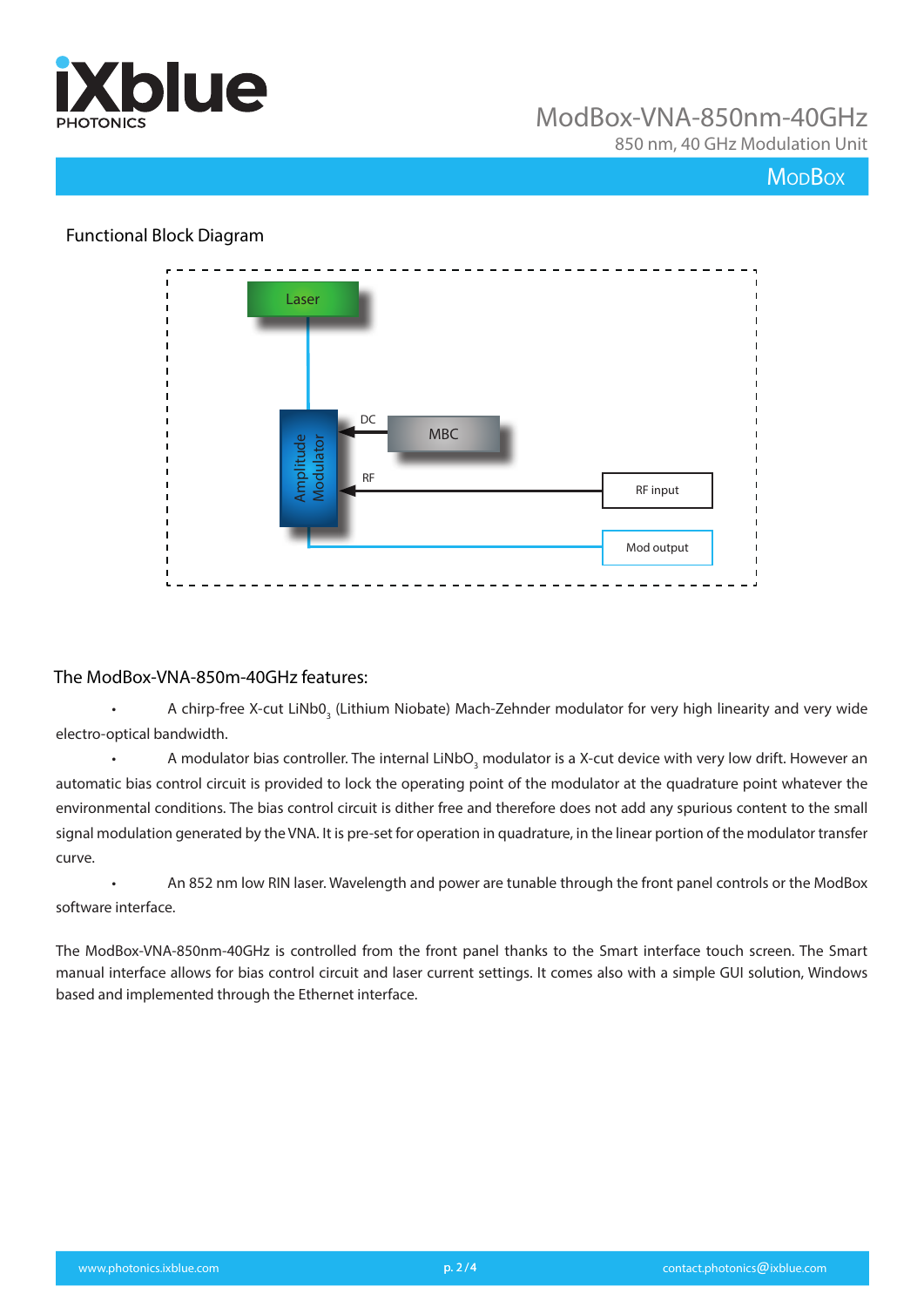

850 nm, 40 GHz Modulation Unit

## **MoDBox**

### Input Electrical Specifications User supplied, not a ModBox specification

| Parameter                    | Symbol                   | <b>Condition</b>            | <b>Min</b>               | <b>Typ</b>               | <b>Max</b> | <b>Unit</b> |
|------------------------------|--------------------------|-----------------------------|--------------------------|--------------------------|------------|-------------|
| Input electrical termination | $\overline{\phantom{0}}$ | AC coupled                  |                          | Single ended             |            |             |
| Signal type                  | $\overline{\phantom{a}}$ |                             | Analog                   |                          |            |             |
| Input voltage <sup>(1)</sup> | $V_{IN}$                 | <b>Amplitude Modulation</b> | 0.4                      | 0.6                      |            | Vpp         |
| Bandwidth                    | <b>BW</b>                | $\overline{\phantom{a}}$    | $\overline{\phantom{a}}$ | $\overline{\phantom{a}}$ | 40         | GHz         |
| Impedance matching           | $L_{\text{IN-RF}}$       |                             | $\overline{\phantom{0}}$ | 50                       | -          | $\Omega$    |

(1): The ModBox-VNA-850nm-40GHz does not feature an internal RF amplifier. The VNA characterization is usually performed in a "small signal mode", therefore a RF amplifier is not necessary. Omitting the amplifier allows to obtain a smoother and flatter transfer function.

## Output Optical Specifications Specifications below are given with embedded 852 nm laser.

| Parameter                       | Symbol                     | Condition                       | <b>Min</b> | <b>Typ</b>               | <b>Max</b> | Unit       |
|---------------------------------|----------------------------|---------------------------------|------------|--------------------------|------------|------------|
| <b>Modulation Frequency</b>     | $\overline{\phantom{0}}$   |                                 |            | $\overline{\phantom{a}}$ | 40         | GHz        |
| Wavelength                      | λ                          | Embedded by default             | ۰          | 852                      |            | nm         |
| Wavelength laser tuning range   | $\Delta \lambda$           | Diode chip temperature control  |            | 0.8                      |            | nm         |
| Modulated output power          | $OP_{OUT}$                 |                                 | 5          | 6                        |            | dBm        |
| Optical output power adjustment | $\Delta OP_{\text{OUT}}$   | Diode Injection current control | $\Omega$   | $\overline{\phantom{a}}$ | 100        | $\%$       |
| Optical output power stability  | $\delta$ OP <sub>OUT</sub> | Over 12 hours                   | ٠          | $\overline{\phantom{a}}$ |            | %rms       |
| Spectrum linewidth              | $\delta\lambda$            | <b>FWHM</b>                     |            | 3                        | 15         | <b>MHz</b> |
| <b>Relative Intensity Noise</b> | <b>RIN</b>                 | 16 dBm                          | ۰          | $\overline{\phantom{a}}$ | $-163$     | dB/Hz      |
| Optical return loss             | <b>ORL</b>                 |                                 | $-40$      |                          |            | dB         |
| Electrical return loss          | ERL                        |                                 |            | $-12$                    | $-10$      | dB         |

#### Absolute Maximum Ratings

| Parameter      | Symbol /      | Min    | Max. | Unit |
|----------------|---------------|--------|------|------|
| RF input power | ED<br>$-1$ in | $\sim$ | 28   | dBm  |